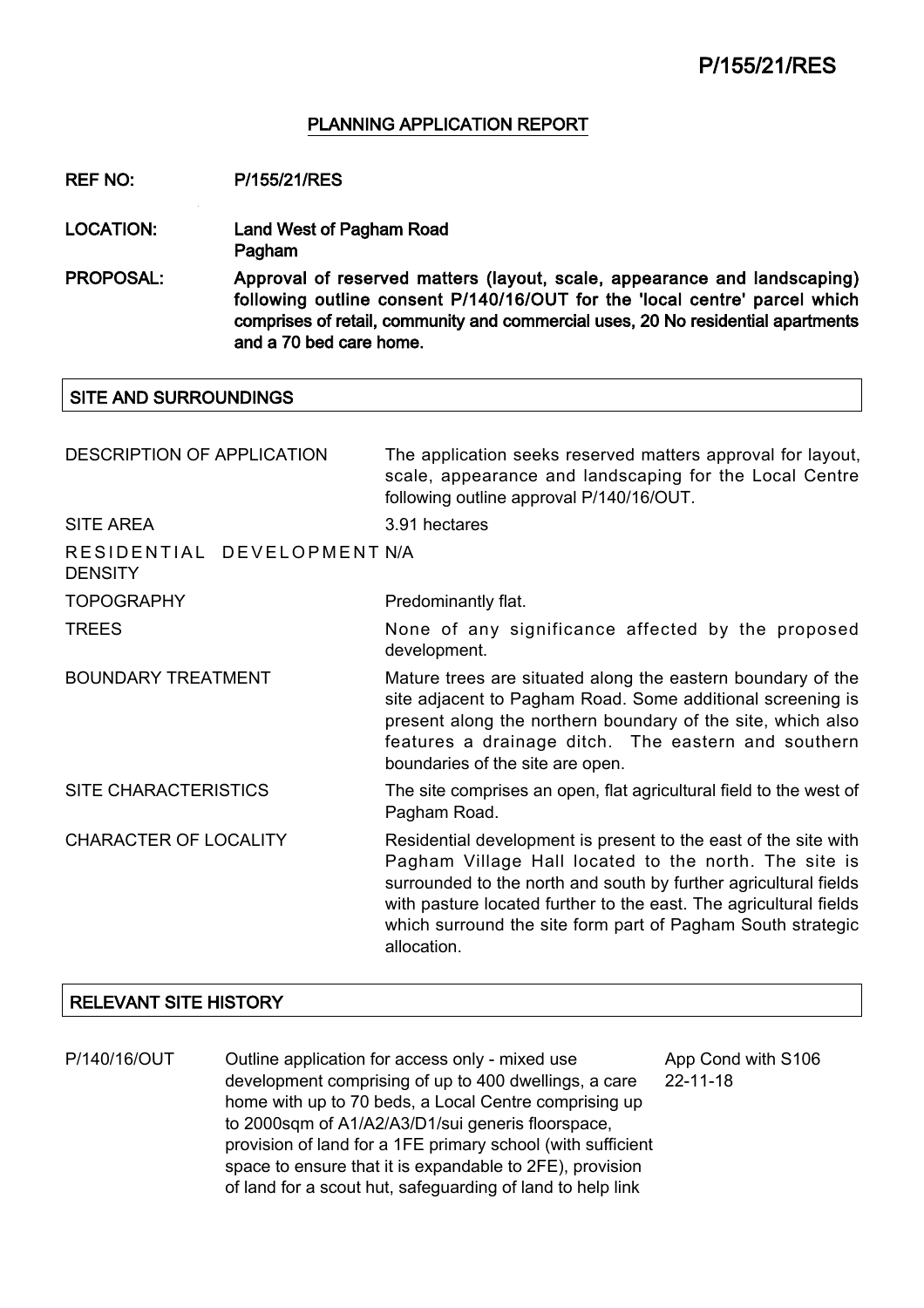the site to the Pagham Harbour Cycle Route & other community uses including public open space & allotments with some matters reserved.

The site benefits from outline planning permission under reference P/140/16/OUT with all matters reserved save for access.

## REPRESENTATIONS

PAGHAM PARISH COUNCIL - OBJECTION

- Views of St Thomas A Becket Church are not respected.

- Design is very poor too much red brick and buildings too high.
- Lack of respect for the village design statement.
- Comments in respect of the Brent Geese mitigation land which falls outside the scope of this RM application and will be controlled through discharge of the relevant condition.
- Drainage as proposed will not work.

45 Letters of objection were received. A summary of which is set out below:

- Proposals will destroy habitat.
- Population is the problem and that is what should be addressed, not houses.
- The application should go through the whole planning process again.

In addition to the above the following matters were raised which fall outside the scope of what can be considered through the determination of this reserved matters application:

- Road are busy enough without having more traffic/pollution and strain on infrastructure.

- Proposals will adversely impact upon the nature reserve and the community with more flooding and traffic.

- Proposal allow for houses to built on agricultural land.
- Local road network is not fit for purpose.
- There is no local school.
- Southern Water do not have sufficient capacity to handle the waste that this development will produce.
- Proposals would constitute over development.
- Drainage is not fit for purpose.
- Development should be located elsewhere on Brownfield land.
- Residential development will impact upon tourism.
- Loss of Agricultural Land
- There is insufficient healthcare provision to meet the needs of the development.

### SUSSEX ORNOTHOLOGICAL SOCIETY

- Objects because of uncertainty about whether Southern Water can handle the increased foul water volumes that would result from this development, and the risk of increased sewerage overflows into Pagham Harbour SPA.

- Concern with the lack of progress in developing mitigation plans to compensate for the loss of Brent Geese foraging.

## COMMENTS ON REPRESENTATIONS RECEIVED:

A number of representations have reference the Brent Geese Mitigation Strategy. However, this matter is the subject of condition and must be discharged prior to commencement of development. Therefore, this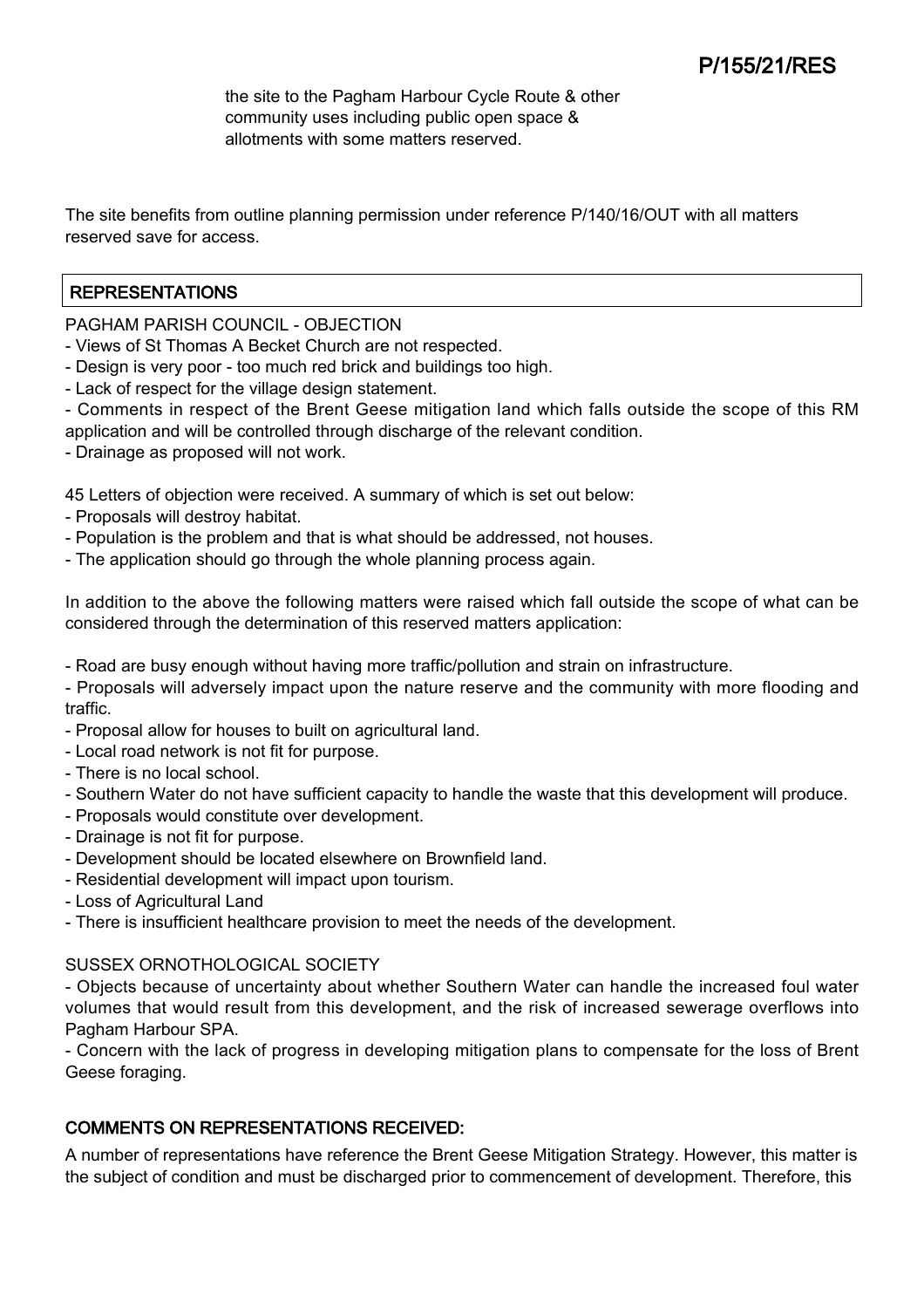is not a matter for approval at this time and as such will need to be considered through the discharge of the condition.

# **CONSULTATIONS**

## CONSULTATION RESPONSES RECEIVED:

### SUSSEX POLICE

General comments provided in respect of secured by design.

## ECOLOGY

- The Ecological Survey Summary Report (2021) identified the presence of new protected species using the site, some of the key mitigation is requested here to ensure the effectiveness of the mitigation strategy.

- Request that the scheme provide information in respect of the design and installation of external lighting.

- A habitat enhancement strategy to mitigate for the loss of brent geese habitat for the development area, and enhance this zone for SPA bird species in line with Natural England Guidance.

- Construction Environmental Management Plan (CEMP) and Landscape and Management Plan (LEMP) should be provided.

### WSCC HIGHWAYS

- A Stage One Road Safety Audit should be provided.

- Consideration should be given to the needs of the school site or school safety zone features.

- The raised features should be combined to create a single feature across the frontages of the school/community use.

- A servicing management plan should be secured through condition.

- It is unclear how the number of parking spaces to serve the care home has been derived. The transport statement and site layout refers to 5% of spaces being for disabled users. However, there is no disabled parking for residents or visitors of the care home.

### WSCC HIGHWAYS FURTHER COMMENTS

- No objection subject to conditions relating to car parking, cycle parking, servicing management plan and construction of the access road.

### WSCC FIRE AND RESCUE

- Condition requested to secure additional fire hydrant(s) for the proposed development.

### ENVIRONMENT AGENCY

- No objection.

WSCC LEAD LOCAL FLOOD AUTHORITY

- No comments in respect of these reserved matters.

### HOUSING STRATEGY AND ENABLING MANAGER

- Object to the application as it does not meet the Council's affordable housing requirements.

### SOUTHERN WATER

- No objection to the reserved matters layout, scale, appearance and landscaping.

- The submitted drainage layout is acceptable to Southern Water.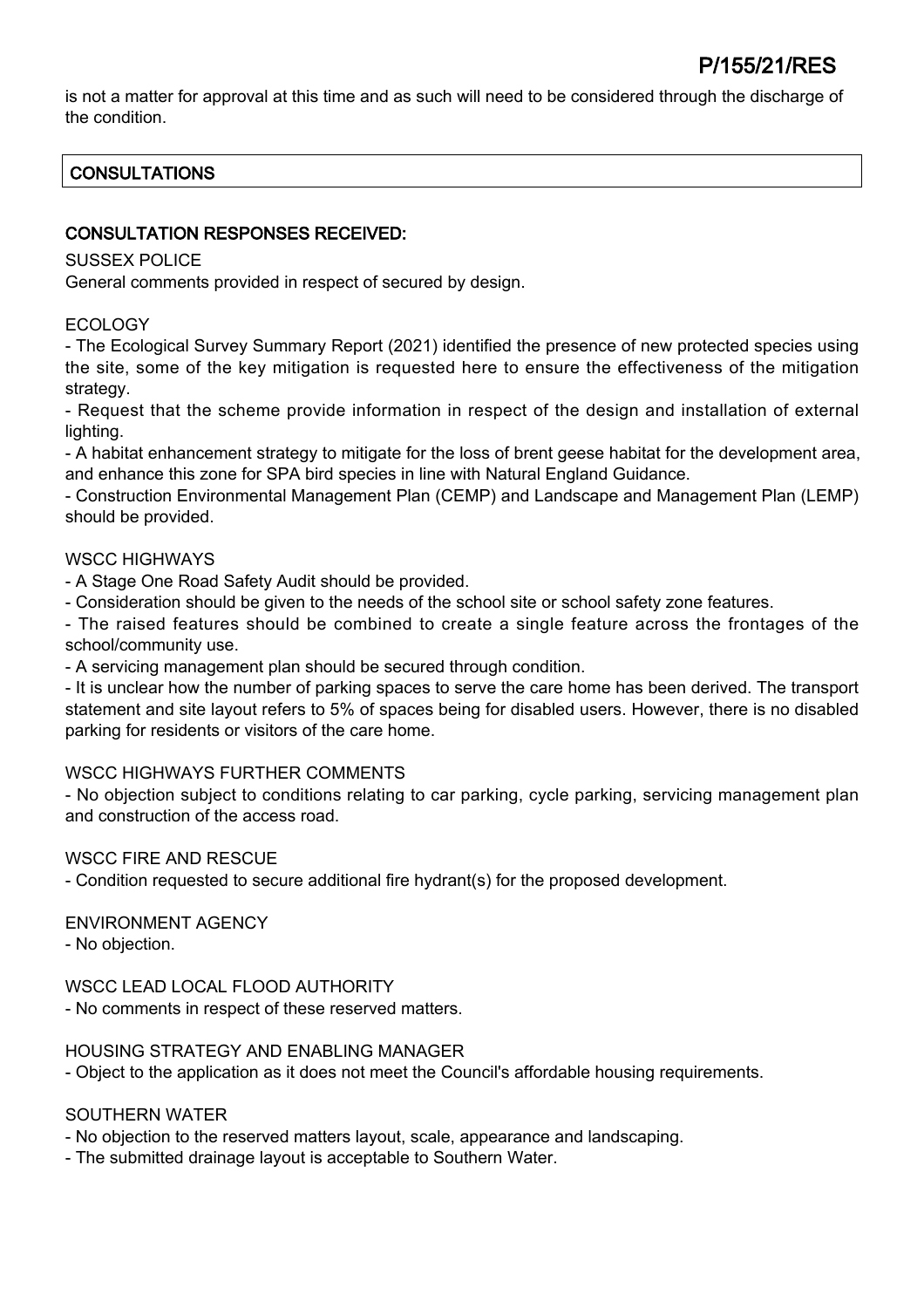### NATURAL ENGLAND

- No objection - based on the plans submitted, it is considered that the proposed development will not have significant adverse impacts on designated sites and has no objection.

### DRAINAGE ENGINEER

Holding Objection

- The proposed discharge rate is too high. The calculation of discharge rates should be based upon the positively drained area. Revised greenfield runoff rate calculations should be supplied.

- Ordinary watercourse land drainage consent is required for all new outfalls and for proposed culverts.

- FEH2013 rainfall data must be applied to calculations.

- Surcharged outfalls should be applied to calculations. The surcharged outfall levels should be set to adjacent top of bank level.

- A minimum of two perpendicular cross sections per basin must be supplied.

- We note that a number of trees are proposed in close proximity to drainage features. Root potential areas must not conflict with surface water drainage features.

- We would also like to highlight that a full winters groundwater monitoring will be required, even for an attenuation scheme. Peak groundwater level at attenuation features should be established and used in design to evidence that flotation is adequately accounted for in design.

#### ENVIRONMENTAL HEALTH

- Whilst there is no objection in principle to the proposed layout, scale, appearance and landscaping we anticipate further details of conditioned matters in relation to: External Lighting, Construction Management, Provision of Electric Vehicle charging points.

#### CONSERVATION OFFICER

- The development will not impact the setting of most of the listed buildings bar The Parish Church of St. Thomas a Becket, and as a consequence, there is no harm to the overall significance of the majority of the heritage assets. The impact to The Parish Church of St. Thomas a Becket is considered to be less than substantial harm, on the lower end of the scale.

## COMMENTS ON CONSULTATION RESPONSES:

Comments in response to Ecology:

- A condition has been included as part of the recommendation to secure details of lighting and ensure no harm to bats.

- Existing conditions on the outline permission (P/140/16/OUT) and associated S106 will secure details of construction, environmental and landscape management.

- The habitat enhancement strategy to mitigate for the loss of brent geese habitat will need to be dealt with through the discharge of Condition 30 on the outline permission. It is not a matter for consideration through the determination of this reserved matters application.

- A condition has also been imposed which requires trenches to be covered and pipes capped at night to ensure that mammals and other animals do not become trapped.

## POLICY CONTEXT

Designation applicable to site:

DEVELOPMENT PLAN POLICIES

[Arun Local Plan 2011 - 2031:](https://www.arun.gov.uk/adopted-local-plan)

AHSP2 AH SP2 Affordable Housing

DDM1 D DM1 Aspects of form and design quality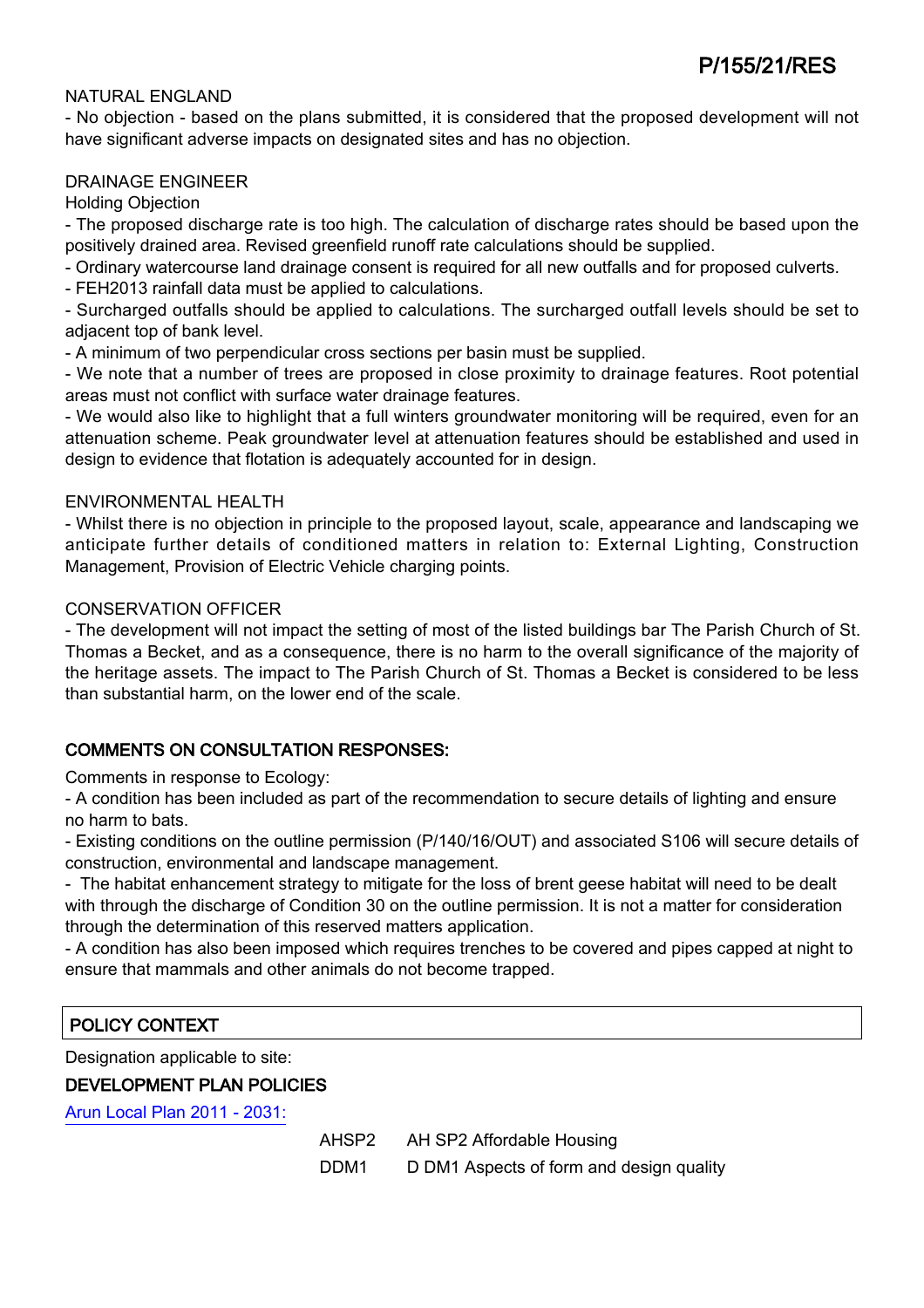| DDM2             | D DM2 Internal space standards                  |
|------------------|-------------------------------------------------|
| DSP <sub>1</sub> | D SP1 Design                                    |
| ENVSP1           | <b>ENV SP1 Natural Environment</b>              |
| HDM1             | H DM1 Housing mix                               |
| HDM2             | H DM2 Independent living and care homes         |
| HERDM1           | <b>HER DM1 Listed Buildings</b>                 |
| HERSP1           | <b>HER SP1 The Historic Environment</b>         |
| HSP1             | HSP1 Housing allocation the housing requirement |
| HSP <sub>2</sub> | H SP2 Strategic Site Allocations                |
| HSP2A            | HSP2a Greater Bognor Regis Urban Area           |
| RETDM1           | <b>RET DM1 Retail development</b>               |
| TDM <sub>2</sub> | T DM2 Public Parking                            |
| WDM <sub>2</sub> | W DM2 Flood Risk                                |
| WDM3             | W DM3 Sustainable Urban Drainage Systems        |

## PLANNING POLICY GUIDANCE:

|                                | <b>NPPDG</b>      | <b>National Design Guide</b>                                    |
|--------------------------------|-------------------|-----------------------------------------------------------------|
|                                | <b>NPPF</b>       | <b>National Planning Policy Framework</b>                       |
|                                | <b>NPPG</b>       | <b>National Planning Practice Guidance</b>                      |
| SUPPLEMENTARY POLICY GUIDANCE: |                   |                                                                 |
|                                | <b>PDS</b>        | Pagham Parish Council's Village Design Statement by<br>PaghamPC |
|                                | SPD <sub>11</sub> | Arun Parking Standards 2020                                     |
|                                | SPD <sub>13</sub> | Arun District Design Guide (SPD) January 2021                   |
|                                |                   |                                                                 |

## POLICY COMMENTARY

The Development Plan consists of the Arun Local Plan 2011 - 2031, West Sussex County Council's Waste and Minerals Plans and Made Neighbourhood Development Plans.

The policies are published under Regulations 19 and 35 of the Town and Country Planning (Local Planning) (England) Regulations 2012.

## DEVELOPMENT PLAN AND/OR LEGISLATIVE BACKGROUND

Section 38(6) of the Planning and Compulsory Purchase Act 2004 states:-

"If regard is to be had to the development plan for the purpose of any determination to be made under the planning Acts the determination must be made in accordance with the plan unless material considerations indicate otherwise."

The proposal is considered to comply with relevant Development Plan policies in that it results in a development of an appropriate scale, layout and appearance which is not harmful to the character & appearance of the area, the amenities of existing residents or the existing road and public footpath network.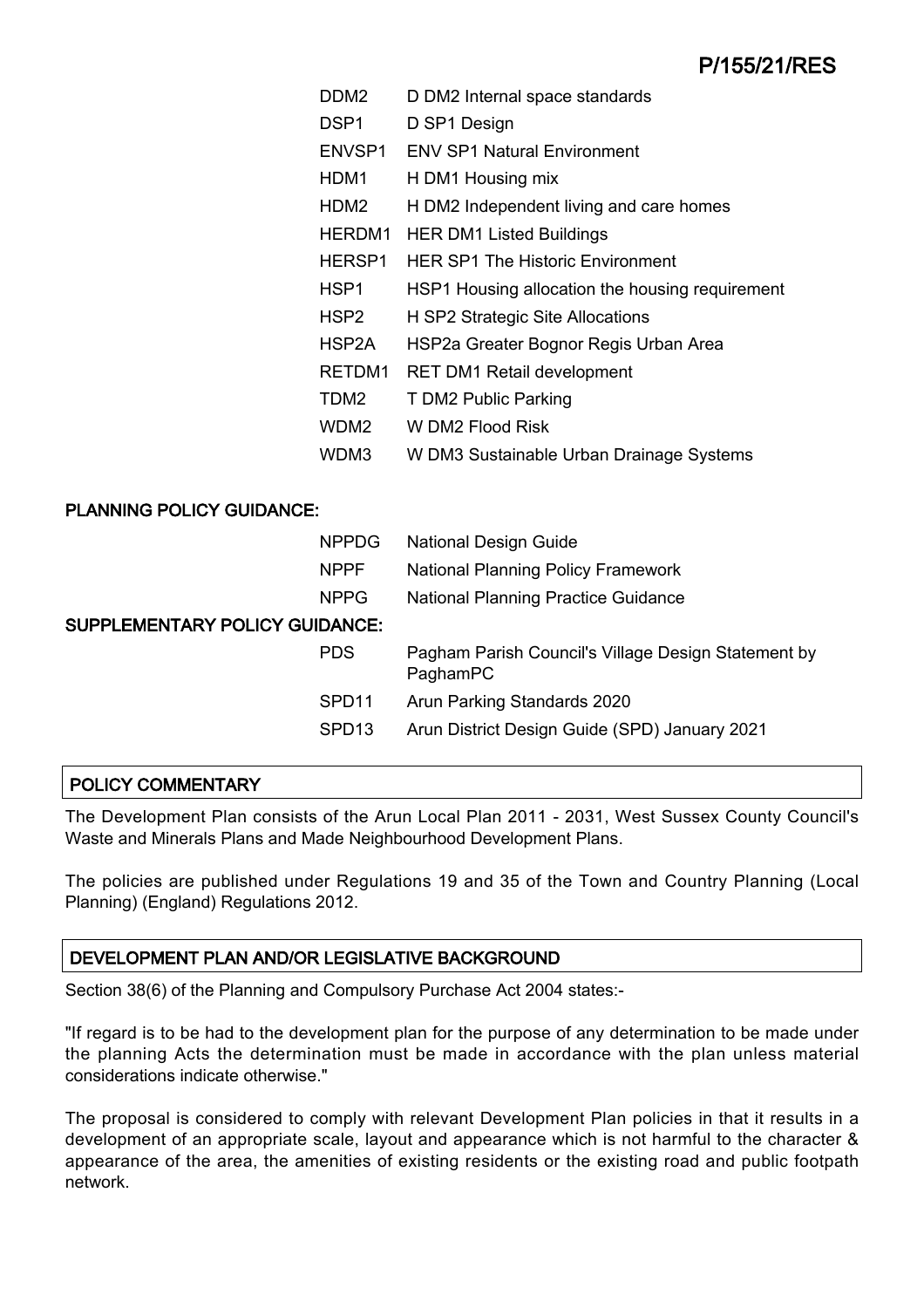Section 70(2) of the Town and Country Planning Act 1990 (as amended) provides that

- (2) in dealing with an application for planning permission the authority shall have regard to -
- (a) the provisions of the development plan, so far as material to the application,
- (aza) a post examination draft neighbourhood development plan, so far as material to the application,
- (b) any local finance considerations, so far as material to the application, and
- (c) any other material considerations.

The proposal affects the setting of nearby Grade II Listed buildings and section 66 (1) of the Planning (Listed Buildings and Conservation Areas) Act 1990 states that: "In considering whether to grant planning permission for development which affects a listed building or its setting, the local planning authority or, as the case may be, the Secretary of State, shall have special regard to the desirability of preserving the building or its setting or any features of special architectural or historic interest which it possesses."

The proposal is considered to comply with section 66 (1) and this has been considered in further detail in the conclusion below.

## OTHER MATERIAL CONSIDERATIONS

It is considered that there are/are no other material considerations to be weighed in the balance with the Development Plan.

## **CONCLUSIONS**

The application seeks to secure reserved matters approval for appearance, landscaping, layout and scale. These are the only matters for consideration through the determination of this application. All other matters were considered through the granting of permission P/140/16/OUT with conditions included in relation to the following matters which will require discharge prior to the commencement of development:

- Materials and Finishes (Condition 5);
- Arboricultural Method Statement and Tree Protection Plan (Condition 9);
- Surface Water Drainage (Condition 10, 11 and 12);
- Foul Drainage (Condition 13);
- Ecology (Condition 15);
- Construction Management Plan (Condition 17);
- Employment and Skills Plan (Condition 20);
- Climate Change and Renewable Energy (Condition 24);
- Travel Plan (Condition 26);
- Archaeology (Condition 27);
- Electric Vehicle Charging (Condition 29); and
- Pagham Harbour SPA (Condition 30).

### PRINCIPLE

The principle of the proposed development has been established by outline permission P/140/16/OUT which granted planning permission for up to 400 dwellings, a care home with up to 70 beds, a Local Centre comprising up to 2000sqm of A1/A2/A3/D1/sui generis floorspace with two points of access from Pagham Road. The outline planning permission established the principle of development and considered matters of flood risk, impact on wildlife, loss of agricultural land, countryside location, foul drainage, flood risk and the provision of affordable housing, public open space, children's play and other related infrastructure.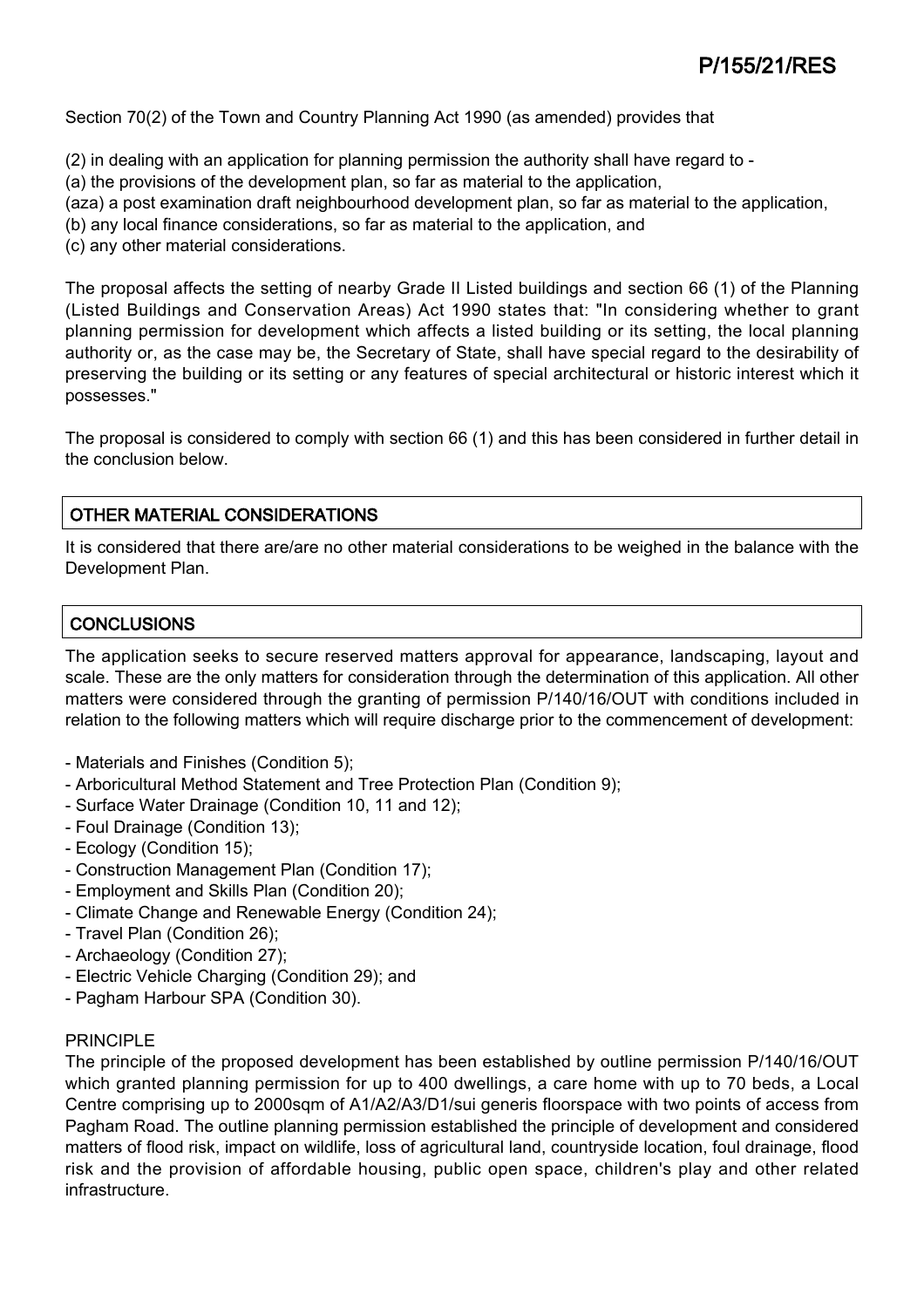This outline approval relates to the Pagham South Strategic Allocation with this application relating to the Local Centre and care home only.

COMPLIANCE OF THE PROPOSAL WITH OUTLINE CONDITIONS Condition (3) states that development shall be carried out in accordance with approved plans which consist of

Location Plan - dwg no. DLA.1731.L003.03; Red Line Boundary - DLA.1731.L003.01; Proposed Northern Site Access - 1616/01 Rev L; and Proposed Southern Site Access - 1616/02 Rev K.

In this case the development accords with the plans approved under reference P/140/16/OUT in so far as it relates to the proposals.

Condition (6) required that a Design Code Masterplan be approved prior to the submission of the Reserved Matters application and that the development then be prepared and carried out in accordance with the approved details. The Design Code in relation to the site was approved under reference P/83/21/DOC. The proposed development in this case accords with the Design Code.

Condition (7) required any Reserved Matters application to be accompanied by details concerning landscaping and layout particulars in relation to trees. The proposed application accords with the requirements with Condition (7) and this will be considered in more detail later in the report.

### LAYOUT, APPEARANCE AND SCALE

Arun Local Plan policies D DM1, D SP1 and LAN DM1 are relevant in respect of design and character. In addition Policy AH SP2 seeks to ensure that affordable housing is visually indistinguishable from market housing and that layouts avoid large clusters of affordable dwellings.

The National Design Guide (NDG) is a material consideration in the determination of this application as well as the Arun Design Guide. The application has been prepared in accordance with the Design Code, approved through the discharge of Condition 6, which was itself prepared and assessed against the requirements of the Pagham Village Design Statement, NDG and Arun Design Guide as well as the parameter plans approved through P/140/16/OUT.

The design code in respect of the Local Centre identifies that the key aims for the design of this character area were:

- Designed to promote connectivity with existing communities as well as the wider residential development;

- Strong pedestrian routes through the Local Centre that a legible and prioritise pedestrians;

- A clear hierarchy of streets; and

- Create a strong sense of place with high quality public realm spaces integrated in key areas to allow people to meet and socialise.

In addition to this a precedent study was undertaken which identified the following key features:

- Traditional-style architecture to match with the rest of the development and the wider context of Pagham:

- Long stretches of facade broken up by features such as gables;

- School and community-focused buildings to be of a sympathetic materials, but may deviate in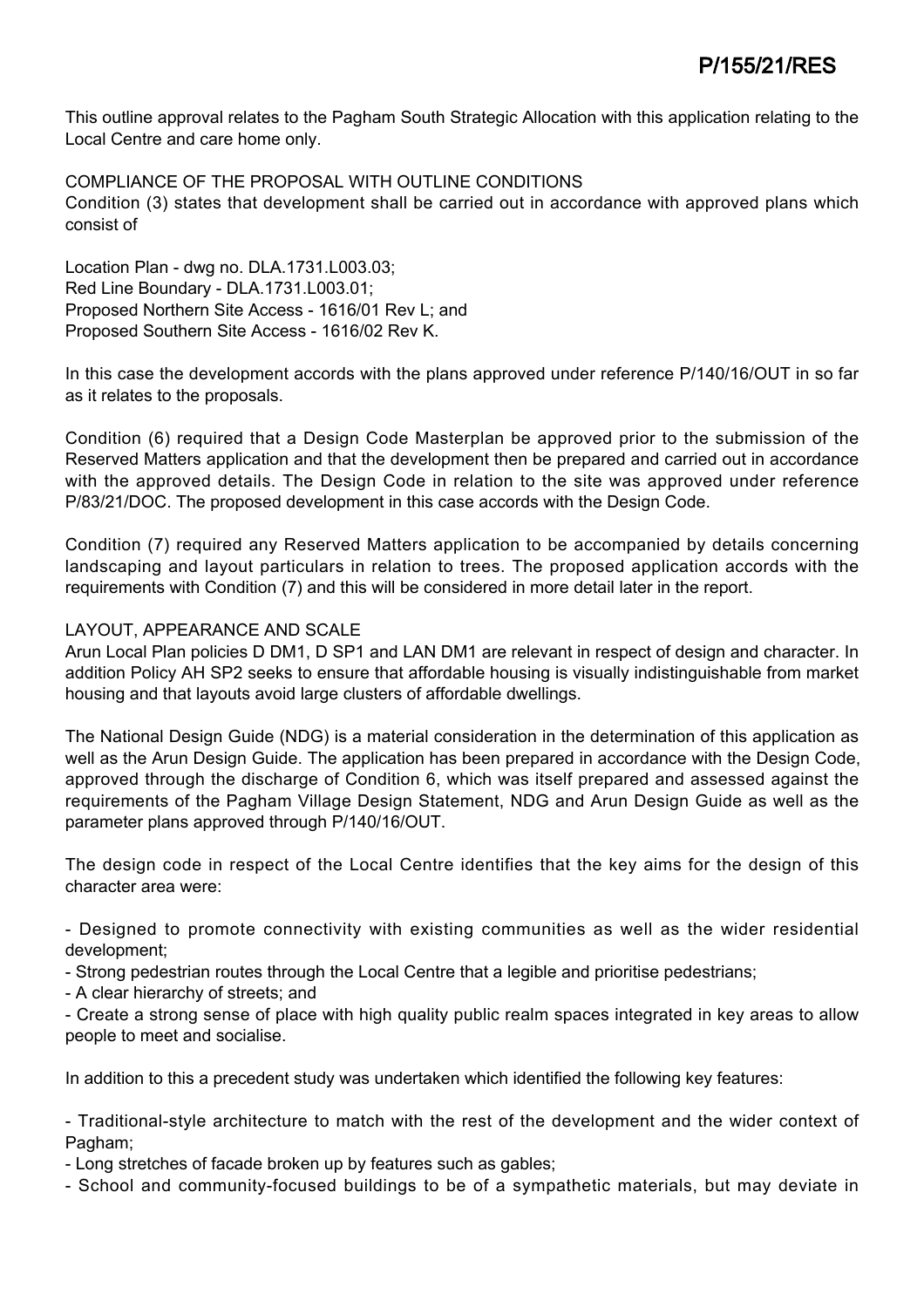architectural design; and

- Commercial buildings to be easily identified and have good street presence.

The applicants entered into pre-application discussions with the Local Planning Authority and presented the early proposals at the Pagham Advisory Group. Comments were provided by the LPA in respect of these early proposals with the design being amended to address those concerns. These comments related to the legibility and ease of navigation through the site through the creation of strong pedestrian links from north-south and east-west. In addition, the LPA wanted to see the inclusion of public realm spaces for people to socialise as well as the provision of private amenity space to meet the needs of future residents.

In response to these comments the applicants have amended the proposals by strengthening the pedestrian routes through the site and simplifying the parking arrangements. Additional, spaces within the public realm have been provided to facilitate outdoor socialising whilst balconies and private amenity space has been identified for the flats.

The proposed scale of the development is in accordance with the parameter plans approved through the determination of P/140/16/OUT as well as that identified through the Design Code. The height of the building immediately adjacent to Pagham Road has been reduced following a request by officers in order to provide more of a transition in scale from Pagham Road.

The scale of the development in this case is appropriate and ensures that the Local Centre will appear in keeping with the existing scale of development whilst providing a focal point for existing residents and the new development. The proposed scale will ensure that the development provides a strong frontage to the main spine road, with a lower scale of development on the northern boundary providing a transition towards the village hall.

The buildings have been designed to accord with the requirements of the approved Design Code, incorporating traditional design features and materials which have are appropriate. The roof forms are traditional in design, incorporating gables as key features with hipped ends.

Therefore, by virtue of the proposed developments accordance with the Design Code, the proposals would accord with the requirements of the NDG and Arun Design Guide as well as policies D DM1, D SP1, LAN DM1 and AH SP2 of the Arun Local Plan.

### PUBLIC OPEN SPACE & PLAY

ALP policy OSR DM1 and HWB SP1 are relevant. The Council's supplementary planning document (SPD) 'Open Space, Playing Pitches, Indoor and Built Sports Facilities' (January 2020) sets out specific requirements for on-site public open space (POS) and play provision.

The application relates solely to the Local Centre of the proposals with the design code identifying that the majority of open space provision to address the needs of the allocation would be provided elsewhere. The application proposes a total of 660sqm of informal open space which falls below the requirements of the open space SPD. Given the predominantly commercial nature of this part of the site the open space provision is satisfactory.

The wider allocation will provide additional open space provision in accordance with the details of the outline planning approval (P/140/16/OUT) which will also address the needs of future occupiers. Therefore, the proposals accord with OSR DM1 and HWB SP1 of the Arun Local Plan.

### LANDSCAPING & TREES

ALP policies D DM1, LAN DM1, D SP1 and ENV DM4 are relevant to consideration of landscaping and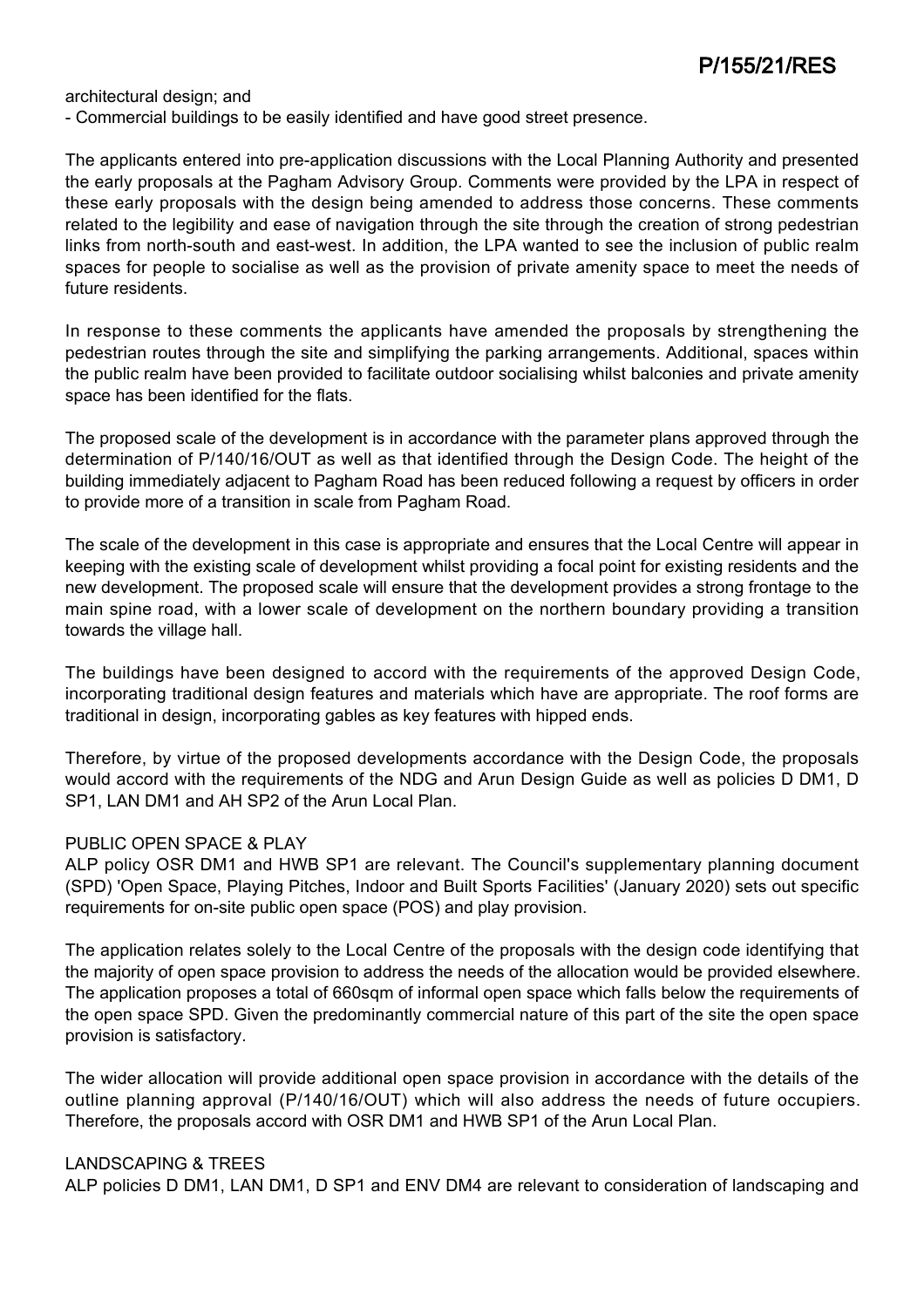trees.

The application was accompanied by a Arboricultural Method Statement which identifies the trees intended for removal. This is in line with the details previously approved through the determination of P/140/16/OUT and as such is acceptable. In addition to this tree protection measures are identified with development located outside of the Root Protection Areas (RPA) of trees to be retained.

A number of trees to the east of the application site are the subject of a Tree Preservation Order (TPO) under reference TPO/P/3/19. The proposals will not adversely impact upon the health or retention of these trees.

The application is accompanied by detailed landscape drawings which show the landscaping details also proposes additional tree planting throughout the site which will help to soften to built form. In this case the proposed landscaping scheme is considered to be fitting for the location and type of development.

Sufficient information has been provided to conclude that the landscaping proposals are acceptable and in accordance with policies D DM1, LAN DM1, D SP1 and ENV DM4 of the ALP.

### **HERITAGE**

ALP policies HER SP1, HER DM1 and HER DM4 are relevant to the consideration of impacts of the development upon heritage. Section 66 of the Planning (Listed Buildings and Conservation Areas) Act 1990 are relevant and these are set out in full in the "Development Plan Background" section above.

The National Planning Policy Framework (NPPF) sets out several steps that must be followed when considering impact on heritage assets. Para 194 requires applicants to describe the significance of heritage assets affected, including any contribution made by their setting. Para 195 then requires Local Planning Authorities to identify and assess the particular significance of the heritage asset that is affected by a proposal. The Local Planning Authority must then consider the level of harm associated with the proposal and decide whether there is no harm, 'less than substantial harm' or 'substantial harm'. It is then necessary to counterbalance harm with the level of public benefits associated with the proposal (as set out in para 202).

Separately, in respect of non-designated heritage assets, it is necessary to refer to the guidance in para 203 of the NPPF. This states that in weighing applications that directly or indirectly affect non-designated heritage assets, a balanced judgement will be required having regard to the scale of any harm or loss and the significance of the heritage asset.

The heritage impacts were considered at outline stage where it was identified that the proposed development would preserve the setting of nearby designated heritage assets. This application has been accompanied by a Heritage Impact Assessment (HIA) which considered the significance of heritage assets in accordance with paragraph 194 of the NPPF. The HIA concluded that the proposed development would not result in any harm to the character, setting or significance of any designated or non-designated adjacent heritage assets.

This application has been the subject of consideration by the Council's Conservation Officer who has identified and assessed the significance of heritage assets that could be affected by the Proposals. It has been concluded that the development would not impact upon the setting of nearby listed buildings, with no harm identified to the overall significance of the heritage assets, with the exception of The Parish Church of St. Thomas a Becket.

In the case of the Parish Church of St. Thomas a Becket the proposals would result in less than substantial harm, on the lower end of the scale. As such, it is necessary to weigh the harm against the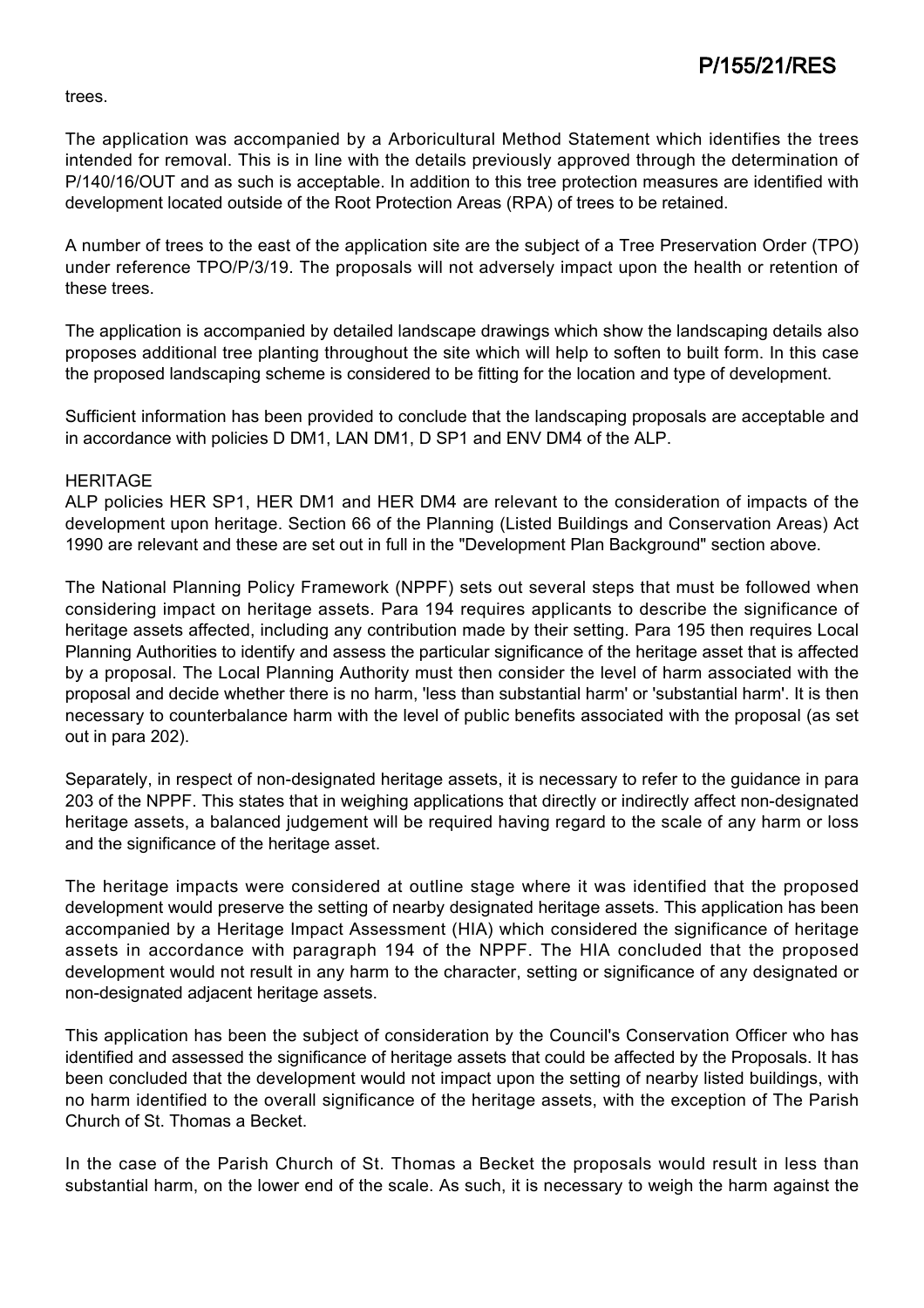public benefits that the development may provide. In this case the proposal will;

- Provide 20 homes to contribute towards the Council's current housing land supply shortfall;
- Provide new affordable housing;

- Provide 1,660sqm of E(a), E(b) E(c), E(e), E(f) and F1 floor space to support existing and new residents;

- Provide a new 70 bed care home to meet the needs of the elderly;

- Provide contributions and other infrastructure improvements as set out in the S106 Agreement for application P/140/16/OUT;

- Either create new construction jobs or help to maintain existing ones; and

- Result in additional spending by new residents on goods and services including within the local area.

The public benefits are of a level that the identified 'less than substantial harm' to the Parish Church of St. Thomas a Becket can be outweighed as such the proposals are in accordance with the NPPF guidance and compliant with the relevant development plan policies.

The Council's Archaeologist has been consulted in respect of this application but has not provided any comments. However, the potential for archaeological interests at the site was considered at outline stage and Condition 27 imposed on P/140/16/OUT. This condition requires the applicant to secure the implementation of a programme of archaeological work and it is considered that this condition is sufficient to ensure that any archaeological interest is identified and recorded.

The Barton Close Area of Character (AOC) is located approximately 200m to the north of the application site. It is identified that upon entering Barton Close, a single track is bordered by grass verges, with a semirural enclave created. Established hedges, cleft oak fencing and the grass verges are distinguishing features of the rural character, with the pond in the grounds of Barton Granary being an attractive focal point.

The impact of development upon the AOC was considered through the determination of P/140/16/OUT where it was identified that there would be little indivisibility between the site and the AOC. Policy HER DM4 relates to development within the AOC and as such is not applicable to the determination of this application. However, the impact of the development upon the AOC has been reviewed and there will be no harm to the setting or significance of this non-designated heritage asset.

In respect of sections 66 and 72 of the Planning (Listed Buildings and Conservation Areas) Act 1990, whilst the setting of the Parish Church of St. Thomas a Becket will be subject to less than substantial harm, this harm can be outweighed by the strength of the public benefits. Furthermore, no harm has been identified to any non-designated heritage assets. Therefore, the proposed development will accord with policies HER SP1 and HER DM1 of the Arun Local Plan.

### HOUSING MIX

ALP policy H DM1 provides for a mix of housing to meet local needs and requires all housing development should provide a mix of dwelling types and sizes to address the nature of local housing needs and market demand. The policy preamble (12.2.4) acknowledges that the final mix will be negotiated on a site by site basis, having regard to the most up to date Strategic Housing Market Assessment (SHMA).

The application includes 20 residential properties all of which are to be provided above the commercial uses. Therefore, the housing mix is proposed to consist of 18 x 2b4p and 2 x 1b2p flats. Therefore, whilst the proposed development does not include family sized accommodation it would be inappropriate to do so as part of the Local Centre. The housing mix as proposed is a deviation from that identified through the SHMA but given the nature and function of this portion of the strategic allocation the mix as proposed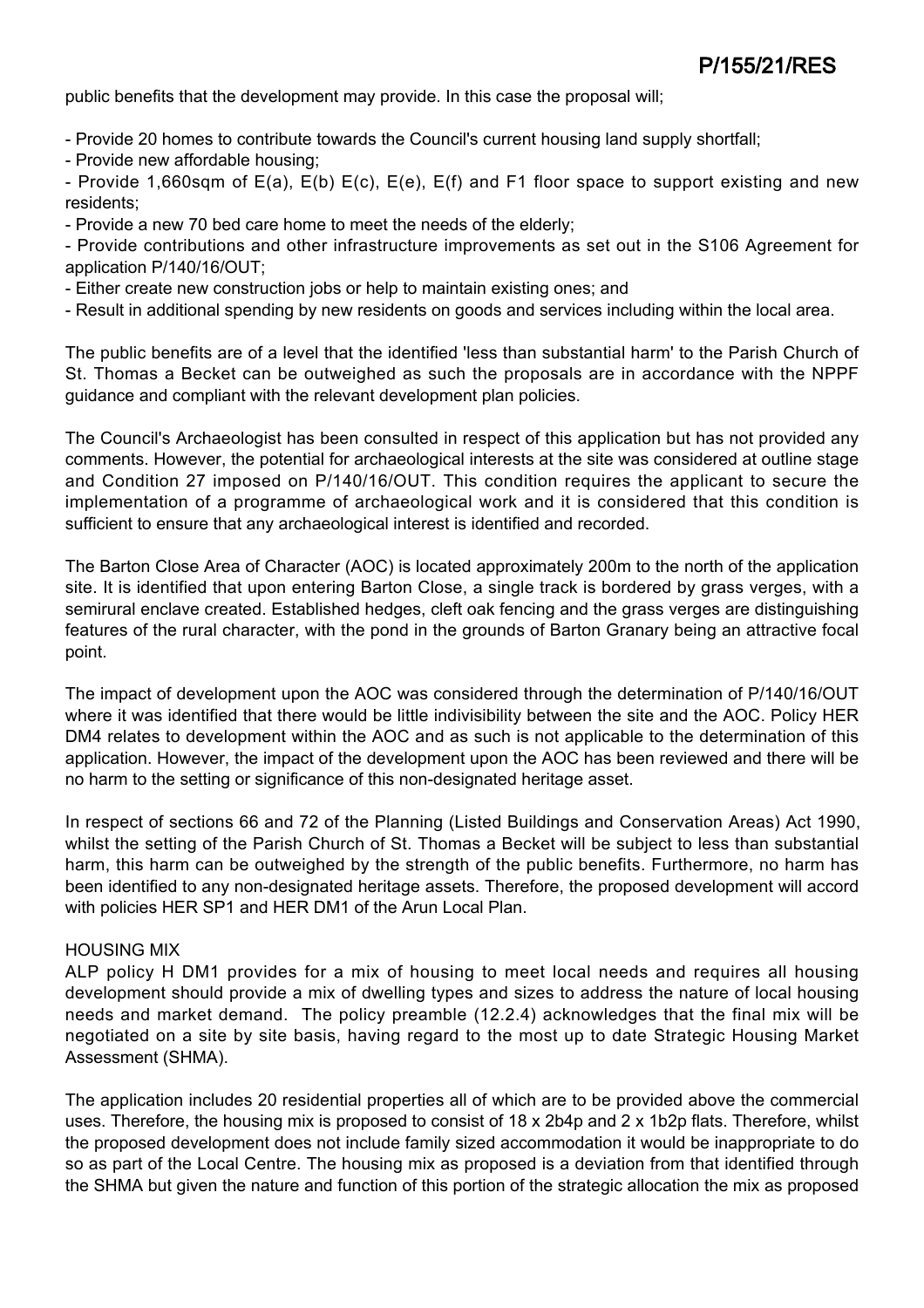is appropriate.

### AFFORDABLE HOUSING

The original submission failed to identify any affordable housing provision and an objection was raised by the Council's Housing Strategy and Enabling Manager. However, the submitted plans were amended with the 6 no. flats contained within Block B identified as affordable units, resulting in a 30% provision of affordable housing. This aligns with the requirements of the S106 signed in association with outline planning permission P/140/16/OUT. The S106 required a tenure split of 80% Affordable Rented and 20% Intermediate Housing. The agent has confirmed that the affordable housing will consist of 5 Affordable Rented and 1 Intermediate Flat. Therefore, the proposed affordable housing provision will align with the detailed agreed at outline stage.

### RESIDENTIAL AMENITY

ALP policies D DM1 and QE SP1 are relevant to the consideration of amenity. The Council's Design Guide sets out guidance in respect of the interface distances between residential windows. In this case the flats would at their closest points be approximately 20m apart, which is sufficient separation distances to avoid any unacceptably adverse overbearing or overlooking impacts. The proposals are also sufficiently distant from any existing residential buildings so as to avoid any unacceptable adverse harm.

All of the dwellings proposed in this case accord with the Nationally Described Space Standards in terms of their internal floor areas. The flats contained within Blocks B and C feature balconies which will ensure future residents have access to private amenity space. The smallest balconies proposed have an area of 3.6sqm which exceeds the minimum requirements of 3sqm identified through the Arun Design Guide. Block A features balconies on two of the 8 flats contained within the block and these again exceed the requirements within the Arun Design Guide. But in lieu of balconies a private roof terrace is proposed for residents which will measure approximately 92.45sqm which is considered to be of sufficient size to meet the needs of residents.

The application also proposed a cafe on site and it is unclear how this and other retail/commercial uses are intended to be operated. Therefore, a condition has been included to ensure that details of equipment for the movement of air are submitted to and approved by the Local Planning Authority to ensure no adverse impacts on the amenity of future occupiers.

The proposals accord with policies D DM1 and QE SP1 of the ALP and as such the development will not result in any adverse impacts upon existing residents or future occupiers of the site.

## PARKING, ROADS AND PUBLIC FOOTPATHS

ALP policies T DM1 and T SP1 are relevant as well as the adopted Arun Parking Standards SPD. The initial advice from WSCC is summarised above where they have requested the submission of a Road Safety Audit as well as further information concerning disabled parking, the needs of the school site and the design of the raised features on the spine road.

This additional information was submitted by the applicant and was the subject of further consultation with WSCC as Local Highway Authority who have raised no objection to the proposals subject to the imposition of conditions concerning car parking, cycle parking, provision of a servicing management plan and construction of the access road in accordance with the proposed details.

The application would provide 149 spaces, of which 102 would be associated with the retail/commercial uses, and 44 are specifically for residential use. A total of 25 spaces are provided in association with the 70 bed care home, with 5% of the total parking provision as disabled car parking spaces. In addition 20% of the parking spaces will feature electric vehicle charging. The parking provision is in accordance with the Arun Parking Standards SPD and as such is acceptable.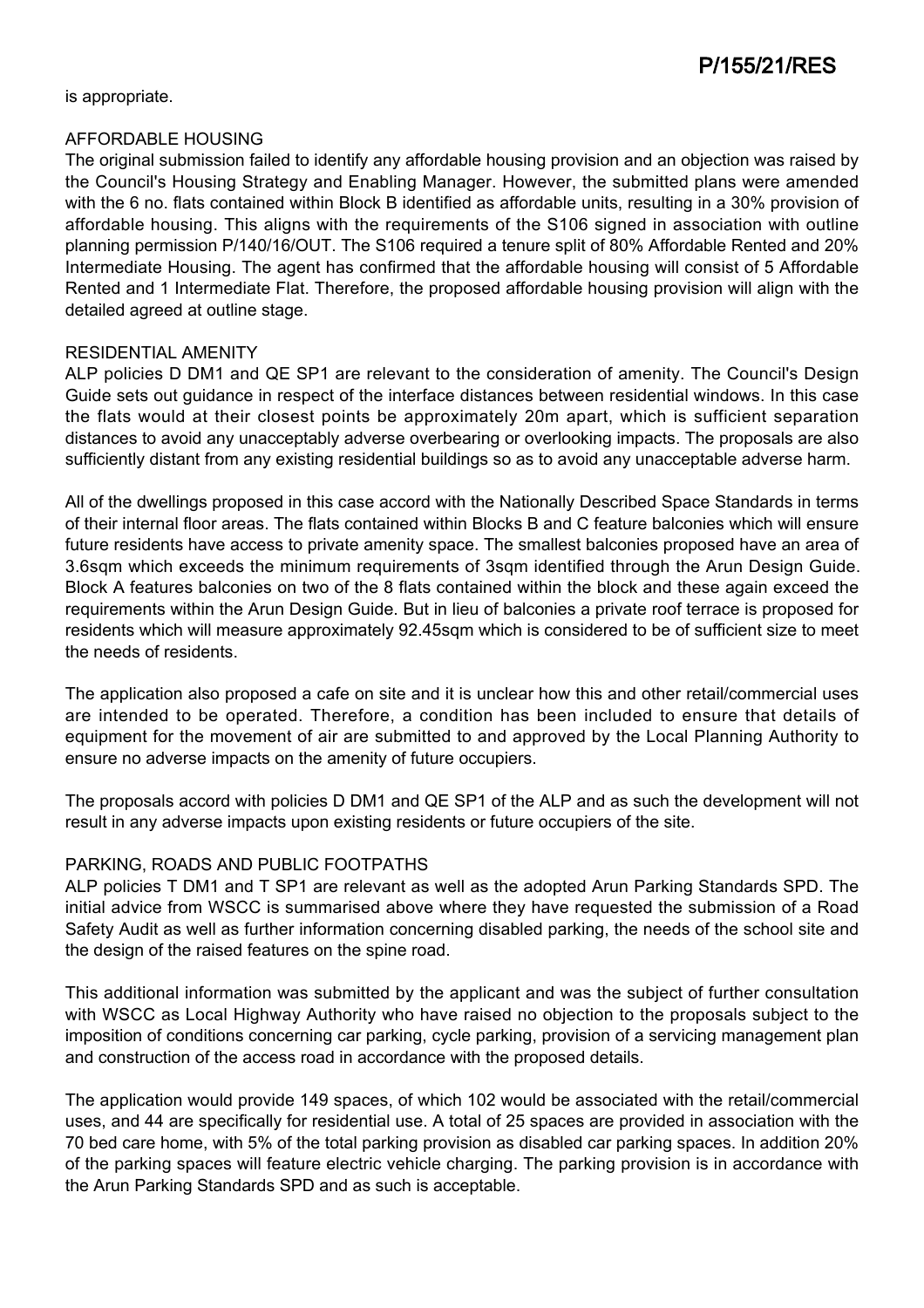The road widths align with the objectives of the design code with the main spine road being 7.3m in width, whilst the roads within the Local Centre will primarily measure 6m in width.

Therefore, subject to the proposed conditions the development as proposed would accord with Policy T DM1 as well as the Parking Standards SPD.

### WASTE MANAGEMENT

Policy WM DM1 of the ALP is relevant but in this case there are no issues with refuse vehicles access the site with the layout having been designed to provide service vehicle access to the retail/commercial uses. Bin stores are provided for both the retail/commercial uses as well as the residential properties in accordance with the Arun Design Guide. Overall, the application achieves sufficient provision for the storage of waste and that collection is possible for all uses such that there is no conflict with the requirements of policy WM DM1.

### SURFACE WATER DRAINAGE

Surface water drainage is covered by conditions 10, 11 and 12 imposed on the outline planning permission and will need to be agreed through the discharge of conditions. However, the Council's Drainage Engineer has been consulted and has raised a holding objection. A technical response has been provided by the applicant drainage engineer and whilst the Council's Engineer has been consulted no updated comments have been provided. However, these details will need to be agreed through the discharge of relevant conditions imposed on the outline permission not through the determination of this application.

Should it not be possible for drainage to be accommodated alongside the proposed layout then the applicant will not be able to implement the proposed layout. On this basis, this reserved matters application can be determined without the full support of drainage engineers and therefore it is not necessary to demonstrate compliance with policy W DM3 at this time.

### SUMMARY

The applicant has made a number of positive amendments to the application in order to overcome the concerns raised by the LPA and statutory consultees. The proposals are in accordance with the Arun Design Guide as well as the site specific Design Code and relevant development plan policies. As such, it is recommended that the application is approved subject to the conditions proposed.

## HUMAN RIGHTS ACT

The Council in making a decision should be aware of and take into account any implications that may arise from the Human Rights Act 1998. Under the Act, it is unlawful for a public authority such as Arun District Council to act in a manner, which is incompatible with the European Convention on Human Rights.

Consideration has been specifically given to Article 8 (right to respect private and family life) and Article 1 of the First Protocol (protection of property). It is not considered that the recommendation for approval of the grant of permission in this case interferes unreasonably with any local residents' right to respect for their private and family life and home, except insofar as it is necessary to protect the rights and freedoms of others (in this case, the rights of the applicant). The Council is also permitted to control the use of property in accordance with the general interest and the recommendation for approval is considered to be a proportionate response to the submitted application based on the considerations set out in this report.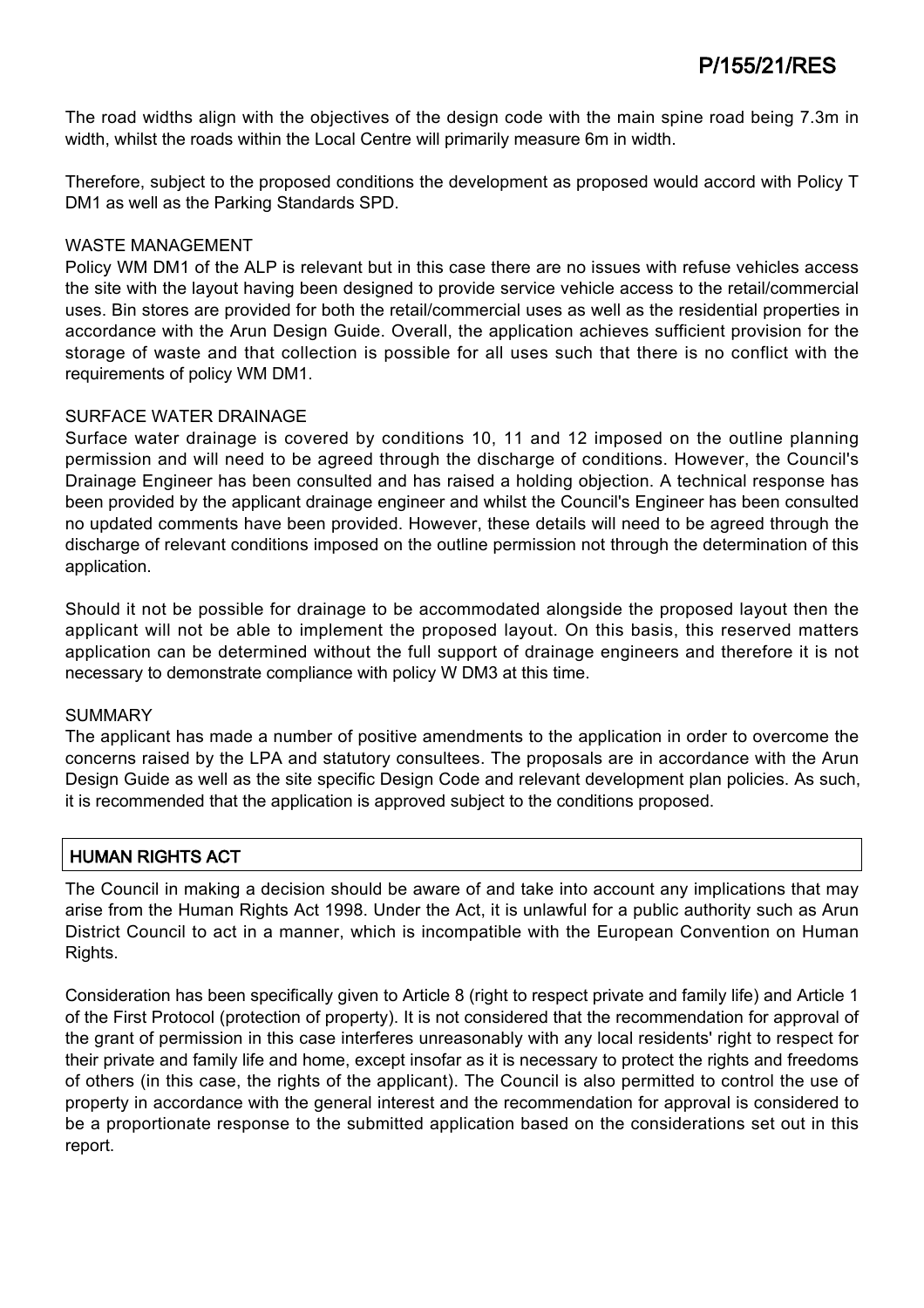## DUTY UNDER THE EQUALITIES ACT 2010

Duty under the Equalities Act 2010

In assessing this proposal the following impacts have been identified upon those people with the following protected characteristics (age, disability, gender reassignment, marriage and civil partnership, pregnancy and maternity, race, religion or belief, sex or sexual orientation).

The proposal would have a neutral impact on the protected characteristics.

### **RECOMMENDATION**

APPROVE CONDITIONALLY

1 The development hereby approved shall be carried out in accordance with the following approved plans:

- Location Plan PL00
- Proposed Site Plan PL01 Rev E
- Proposed Site Wide Context PL03 Rev D
- Proposed Massing Plan PL05 Rev A
- Proposed Street Elevations PL06 Rev A
- Proposed Land Use PL07 Rev B
- Care Home Plans PL09 Rev B
- Care Home Plans 2 PL10 Rev B
- Care Home Elevations PL11 Rev C
- Block A Plans PL13 Rev C
- Block A Elevations PL14 Rev C
- Block B Plans PL15
- Block B Elevations PL16
- Block C Plans PL17
- Block C Elevations PL18
- Block D Plans PL19
- Block D Elevations PL20
- Proposed Site Sections PL21
- Proposed Soft Landscaping Sheet 1 of 3 2068-DLA-L-06 Rev P01
- Proposed Soft Landscaping Sheet 2 of 3 2068-DLA-L-02 Rev P03
- Proposed Soft Landscaping Sheet 3 of 3 2068-DLA-L-03 Rev P02
- Proposed Hard Landscaping 2068-DLA-L-01 Rev P03
- Proposed Fencing 07 Rev P01
- Spine Road and Local Centre Access Sheets 1 of 3 2152-07
- Spine Road and Local Centre Access Sheets 2 of 3 2152-07
- Spine Road and Local Centre Access Sheets 3 of 3 2152-07

Reason: For the avoidance of doubt and in the interests of amenity and the environment in accordance with policies D DM1, D SP1, QE SP1 and T SP1 of the Arun Local Plan.

2 No use forming part of this planning permission shall be first occupied until covered and secure cycle parking spaces serving the respective use have been provided in accordance with plans and details to be submitted to and approved in writing by the Local Planning Authority.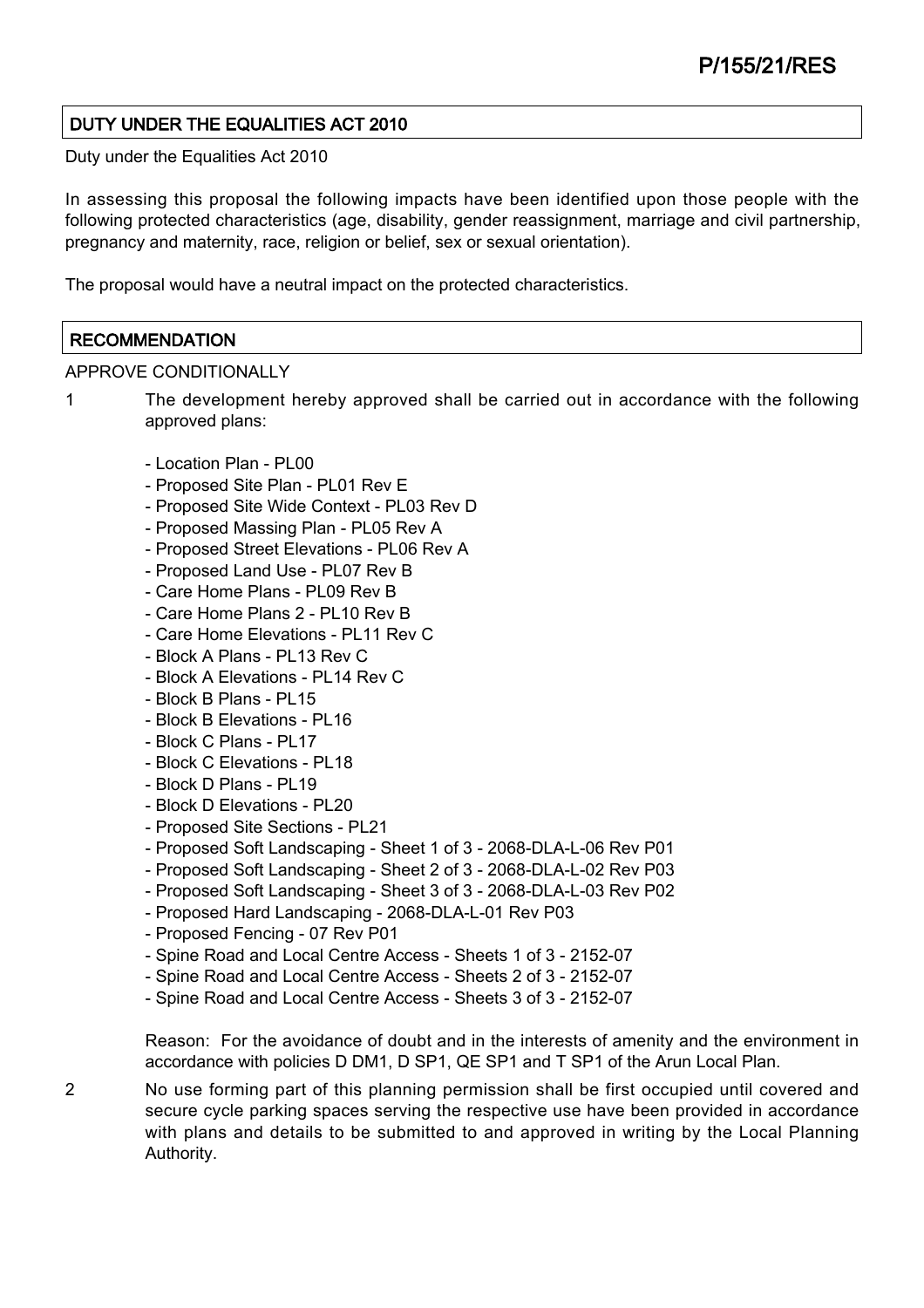Reason: To provide alternative travel options to the use of the private motor vehicle in accordance with Arun Local Plan policies T SP1 and T DM1.

3 No part of the retail use shall be first occupied until such time until a Servicing Management Plan has been submitted to and approved in writing by the Local Planning Authority. This shall set out the arrangements for the loading and unloading of deliveries, in terms of location and frequency, size of vehicles, and set out arrangements for the collection of refuse. Once occupied the use shall be carried out only in accordance with the approved plan.

> Reason: To safeguard the operation of the public highway in accordance with policy T DM1 of the Arun Local Plan.

4 No part of the development shall be first occupied until the access road has been provided in accordance with the details as shown on Spine Road and Local Centre Access, Sheets 1, 2 and 3, drawing number 07 Revision G, and Indicative Proposed Road Markings, sheets 1 and 2, Drawing 08 Revision C.

Reason: To secure satisfactory standards of access for the proposed development.

5 No development above Damp Proof Course (DPC) shall take place until a lighting design scheme has been submitted to and approved in writing by the local planning authority. The scheme shall identify those features on site that are particularly sensitive for bats and that are likely to cause disturbance along important routes used for foraging; and show how and where external lighting will be installed (through the provision of appropriate lighting contour plans, lsolux drawings and technical specifications) so that it can be clearly demonstrated that areas to be lit will not disturb or prevent bats using their territory.

> Prior to first occupation all external lighting shall be installed in accordance with the specifications and locations set out in the scheme and maintained thereafter in accordance with the scheme. Under no circumstances should any other external lighting be installed without prior consent from the local planning authority.

> Reason: To allow the LPA to discharge its duties under the Conservation of Habitats and Species Regulations 2017 (as amended), the Wildlife & Countryside Act 1981 (as amended) and s40 of the NERC Act 2006 (Priority habitats & species).

6 During construction, any trenches deeper than 1m, shall be covered or ramps provided by using planks placed into them and any drainage pipework with a diameter greater than 200mm shall be capped off at both ends, at the end of each working day. Excavations, should be checked each morning for the presence of any mammals or other species and hazardous materials should be suitably stored so they cannot be accessed by animals.

> Reason: To conserve Protected species under the Wildlife & Countryside Act 1981 (as amended) and the Protection of Badgers Act 1992.

7 Prior to the commencement of the development hereby approved, a scheme to demonstrate that the internal noise levels within the residential units will conform to the "indoor ambient noise levels for dwellings" guideline values specified within BS 8233: 2014, Guidance on Sound insultation and Noise Reduction for Buildings, shall be submitted to and approved in writing by the Local Planning Authority. The work specific in the approved scheme shall then be implemented prior to the occupation of the premises and retained thereafter.

Reason: In the interests of residential amenity in accordance with policy D DM1 of the Arun Local Plan.

8 Details, including acoustic specifications, of all fixed plant, machinery and equipment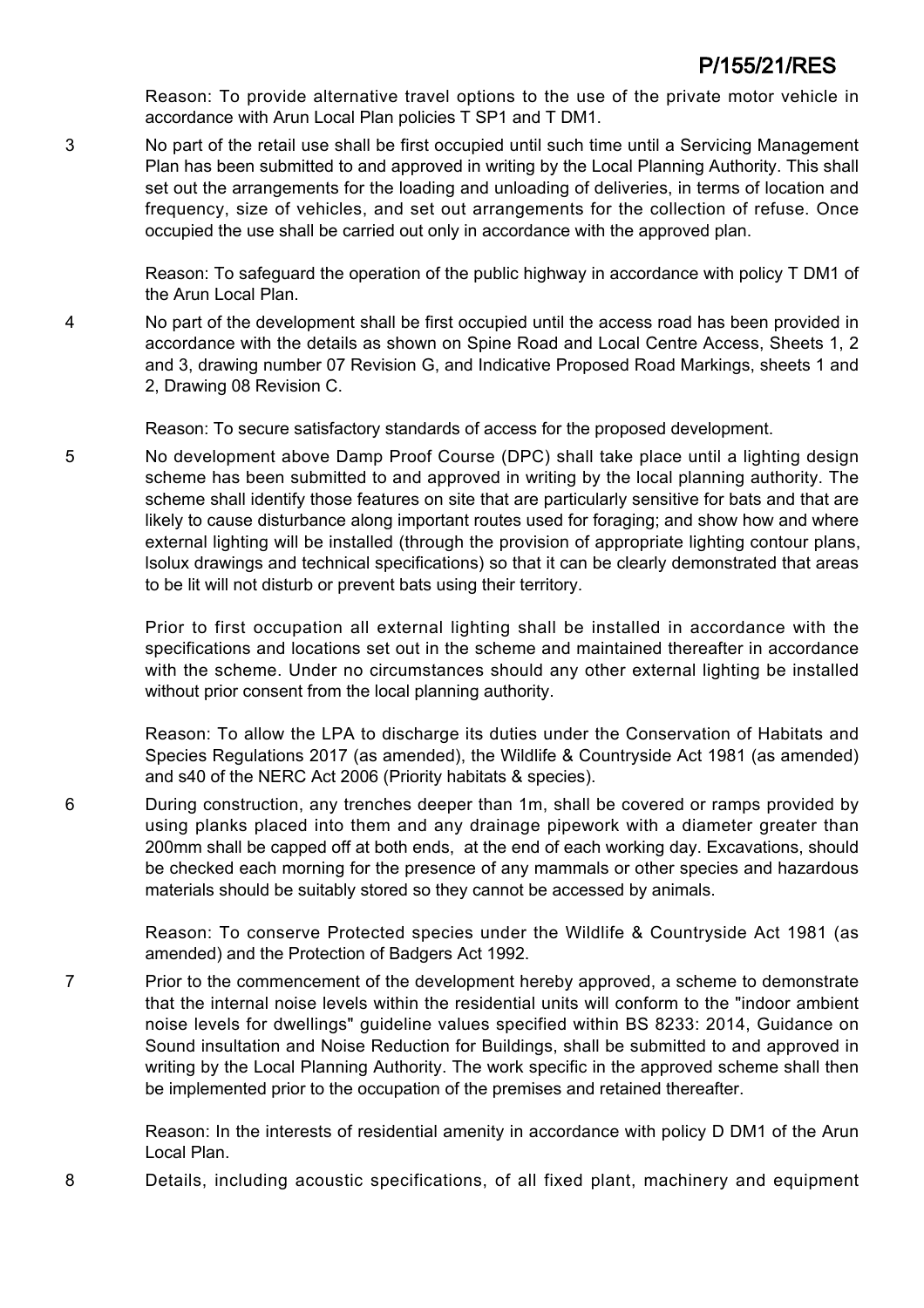# P/155/21/RES

associated with air moving equipment (including fans, ducting and external openings), compressors, generators or plant or equipment of a like kind, installed within the site which has the potential to cause noise disturbance to any noise sensitive receivers, shall be submitted to and approved in writing by the Local Planning Authority before installation. The rating level of noise emitted from the use of this plant, machinery or equipment shall not exceed the background sound level when measured according to BS4142: 2014, at any adjoining or nearby noise sensitive premises.

Reason: In the interests of residential amenity in accordance with policy D DM1 of the Arun Local Plan.

9 No development above damp-proof course (DPC) level shall take place unless and until details of the proposed location of the required fire hydrants have been submitted to and approved in writing by the Local Planning Authority in consultation with West Sussex County Council's Fire and Rescue Service.

> Prior to the first occupation of any dwelling forming part of the proposed development, the developer shall at their own expense install the required fire hydrants (or in a phased programme if a large development) in the approved locations to BS:750 standards or stored water supply and arrange for their connection to a water supply which is appropriate in terms of both pressure and volume for the purposes of firefighting.

> The fire hydrants shall thereafter be maintained as part of the development by the water undertaker at the expense of the Fire and Rescue Service if adopted as part of the public mains supply (Fire Services Act 2004) or by the owner/occupier if the installation is retained as a private network.

> Reason: In the interests of amenity and in accordance with policy INF SP1 and T SP1 of the Arun Local Plan and in accordance with The Fire & Rescue Service Act 2004.

### BACKGROUND PAPERS

[The documents relating to this application can be viewed on the Arun District Council website by going](http://www1.arun.gov.uk/planrec/index.cfm?tpkey=eOcella&user_key_1=P/155/21/RES&keyscheme=planning) [to https://www.arun.gov.uk/weekly-lists and entering the application reference or directly by clicking on](http://www1.arun.gov.uk/planrec/index.cfm?tpkey=eOcella&user_key_1=P/155/21/RES&keyscheme=planning) [this link.](http://www1.arun.gov.uk/planrec/index.cfm?tpkey=eOcella&user_key_1=P/155/21/RES&keyscheme=planning)